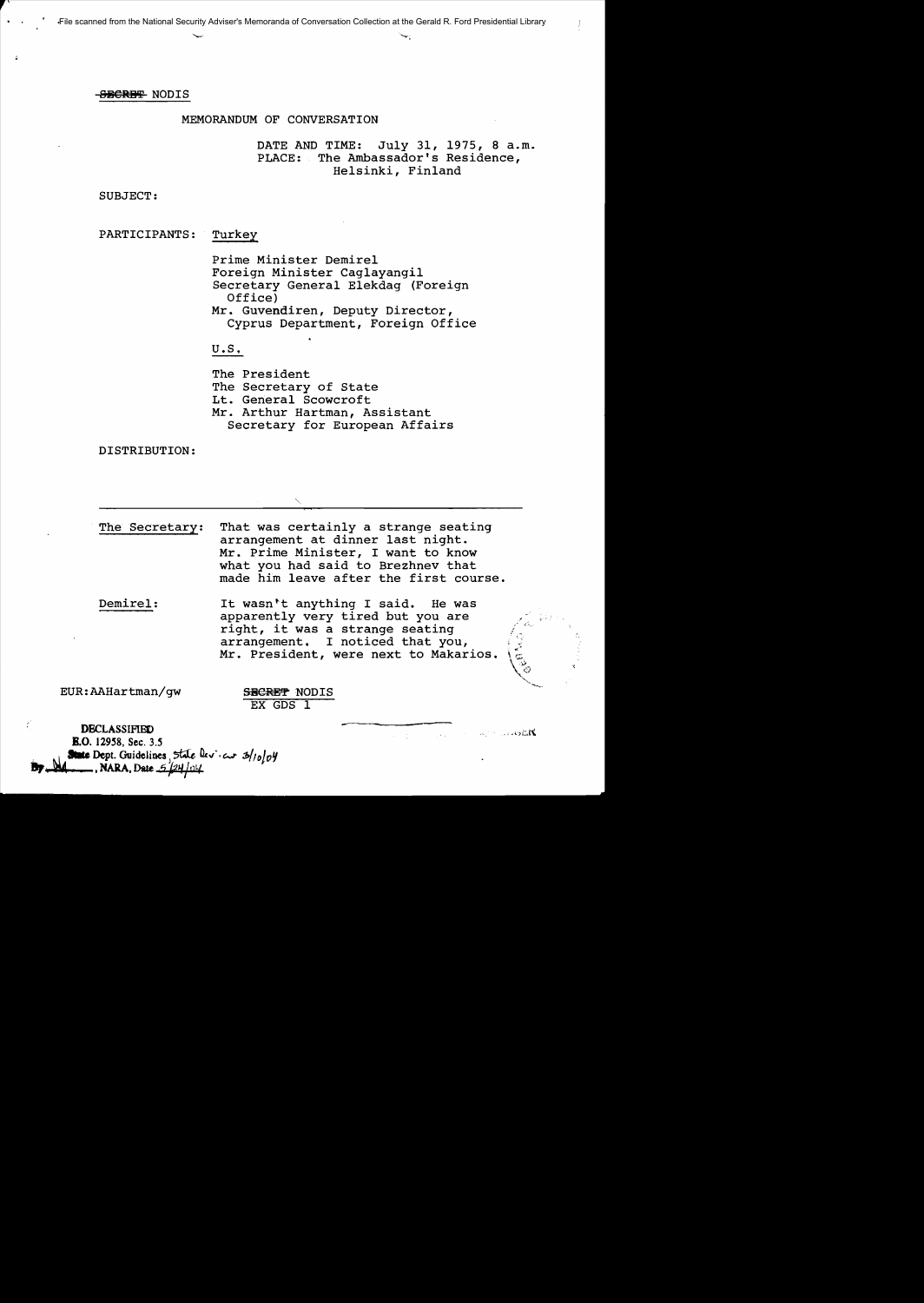$-2-$ 

- The Secretary: Yes, we had actually refused to talk to him because of some personal remarks he had made about the President before leaving Nicosia, but I am sure he must have asked to sit next to the President.
- Demirel: He is now the "former" President.

The President: What does that mean?

- The Secretary: What the Prime Minister is saying is that he is not considered to be President by Turkey.
- Demirel: That is right. We don't think that there is any longer the old state of Cyprus. That is just on paper now.
- The President: Is Costa Gomes coming?
- The Secretary: Yes, I understand he arrives tonight and will speak tomorrow instead of today. We had some report from Spanish sources that there is some fighting in northern Portugal near the city of We have not yet seen a report from our sources.
- The President: I think the quality of the speeches here has been quite good.

Caglayangil: Yes.

Elekdag: We had prepared a speech with the full intention of not raising difficult issues in keeping with the spirit of this meeting but we understand that both Caramanlis and Makarios have dif ferent ideas. You heard Caramanlis yesterday and today Makarios will do the same thing.

*.j'- •*

**-iilC"REi!** NODIS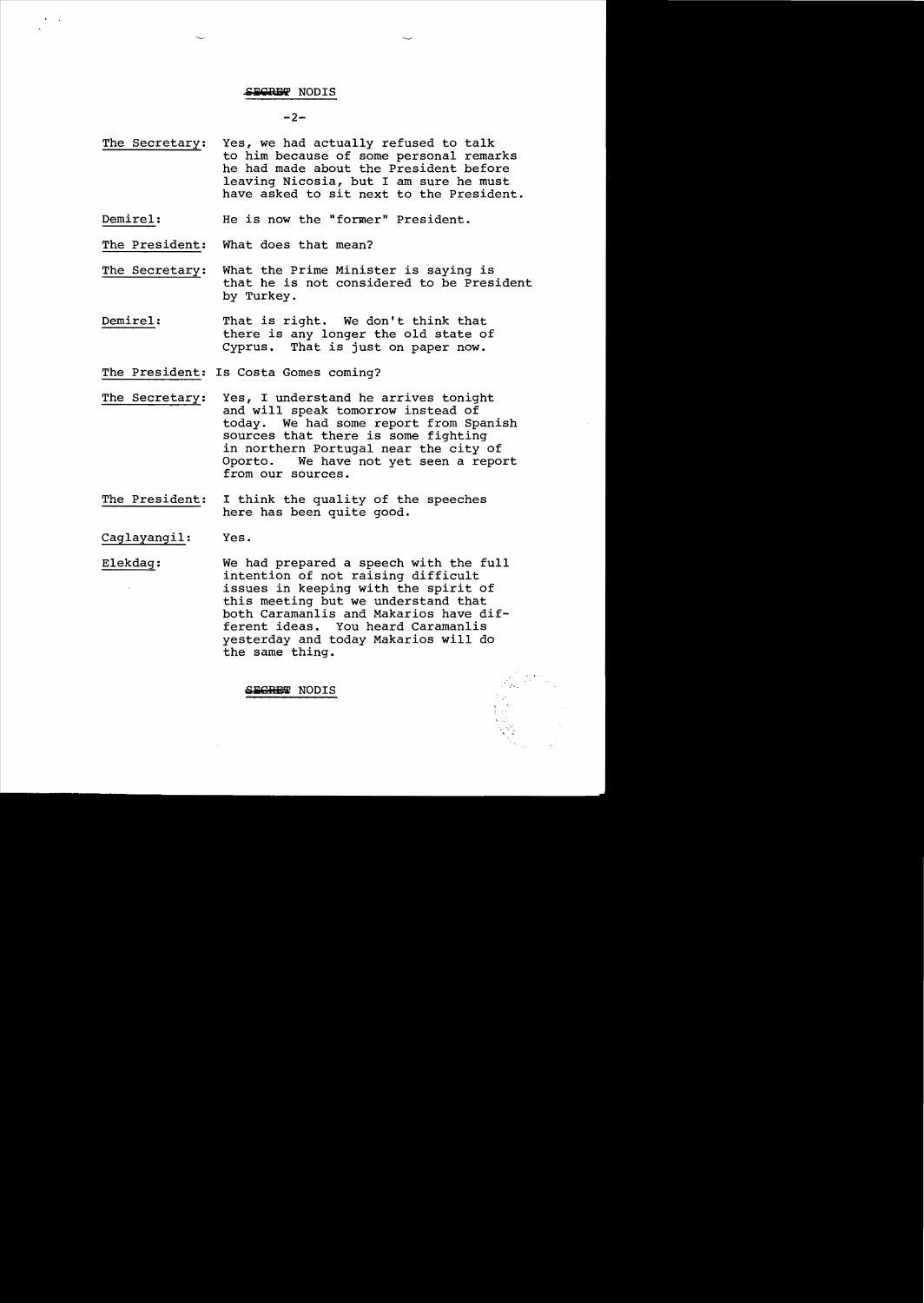$-3-$ 

- Demirel: We did not intend to start a debate here.
- Elekdag: That was the understanding of your staff.

Demirel: We don't want to have any fight here.

- Elekdag: Mr. Secretary, when the two Prime Ministers (Greek and Turkish) met in Brussels they agreed to moderate their public statements, and we are trying to live up to that. The Prime Minister was not even going to touch on the Cyprus situation.
- The Secretary: It is interesting to me that Makarios is now expressing a great deal more flexibility. When he talked to the President last night he said that he could accept a bizonal federation and even told the President that the territory to be left to the Turks could be as high as 25 percent. Perhaps that is not high enough but it is more than I have heard him say before.
- The President: I told him that unless there was more give in the situation I would walk away from the problem. I said that 25 percent was not enough.
- Demirel: Makarios is a very shrewd man. He always comes along with a photographer. He did that to me 'once and then your photograph appears with him in the newspaper with a statement "Mr. Makarios had very warm talks with ."
- The Secretary: He must have asked the Finns to sit next to the President.

-SECRET-NODIS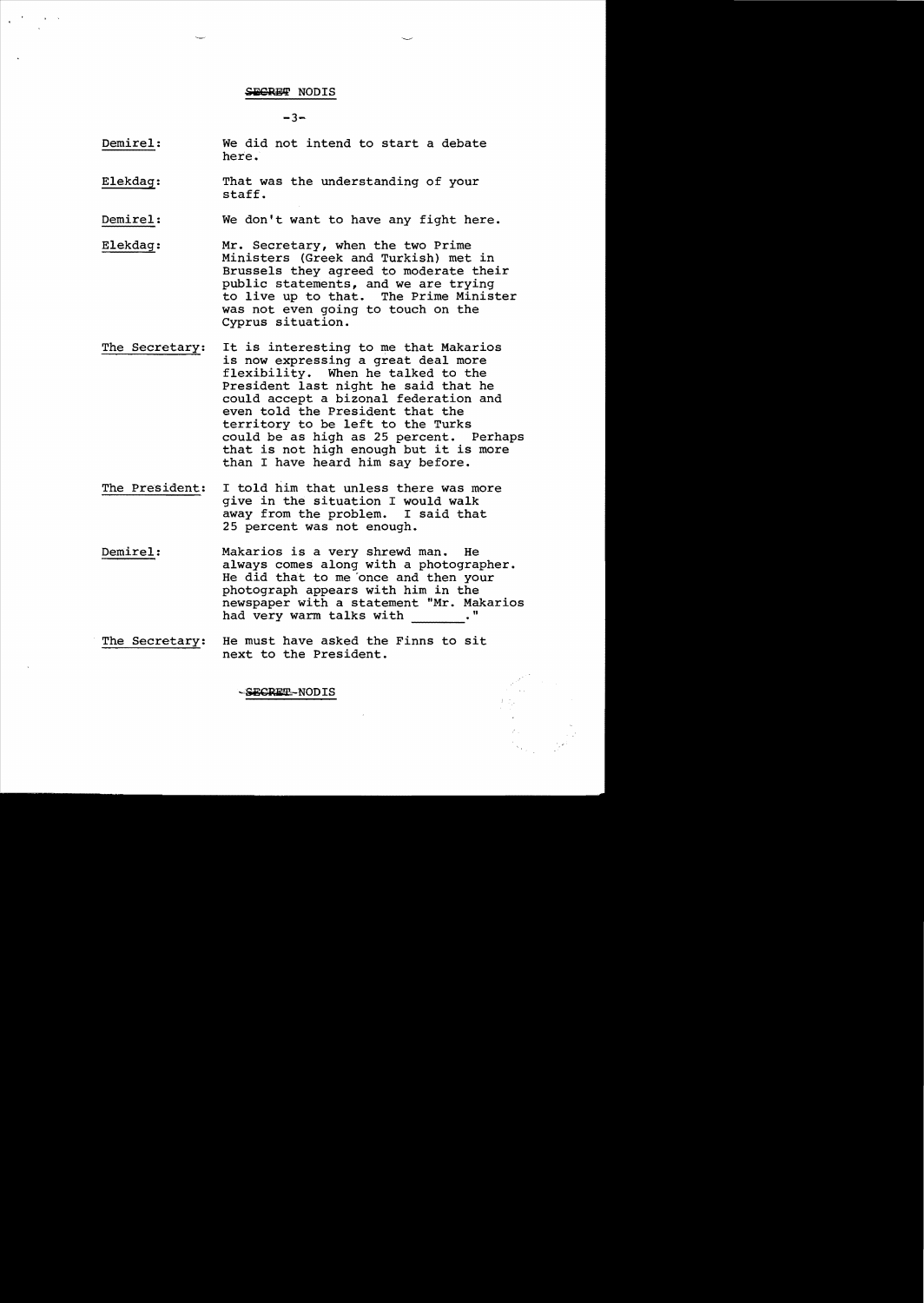#### <del>SECRET N</del>ODIS

 $-4-$ 

The President: You have a great friend in Wayne Hays.

Demirel: He is not only a great friend of mine but of Turkish-American relations. He is an able man.

- The President: He was very helpful and he spoke bluntly in the meetings I had with Congressmen in support of lifting the embargo. He had no hesitancy in speaking but, unfortunately, we did not get enough votes. The Secretary and I have been talking about trying to get some action this week. As you may know, the day after the House vote Senators Mansfield and Scott condemned the action of the House as ill advised. The Speaker told me the next day that it was the worst vote in the 28 years he has been in the House.
- The Secretary: Where does this leave us?

Demirel: I told the President on May 29 what would happen. It has been very difficult for me to keep public pressure down. As a matter of fact, it has been extremely difficult to explain to Turkish public opinion why Congress did what it did. I have expressed great appreciation for what you, Mr. President, have done but it did not change the<br>result. Our friendly relations hav Our friendly relations have been spoiled. Since February fifth there has been an embargo. What can we do? I have tried not to create any<br>provocations. Such provocations could Such provocations could easily be created. If we had a direct conflict between us it would be easy to define what actions we should take and where we should stop but we have

<del>SECRET</del> NODIS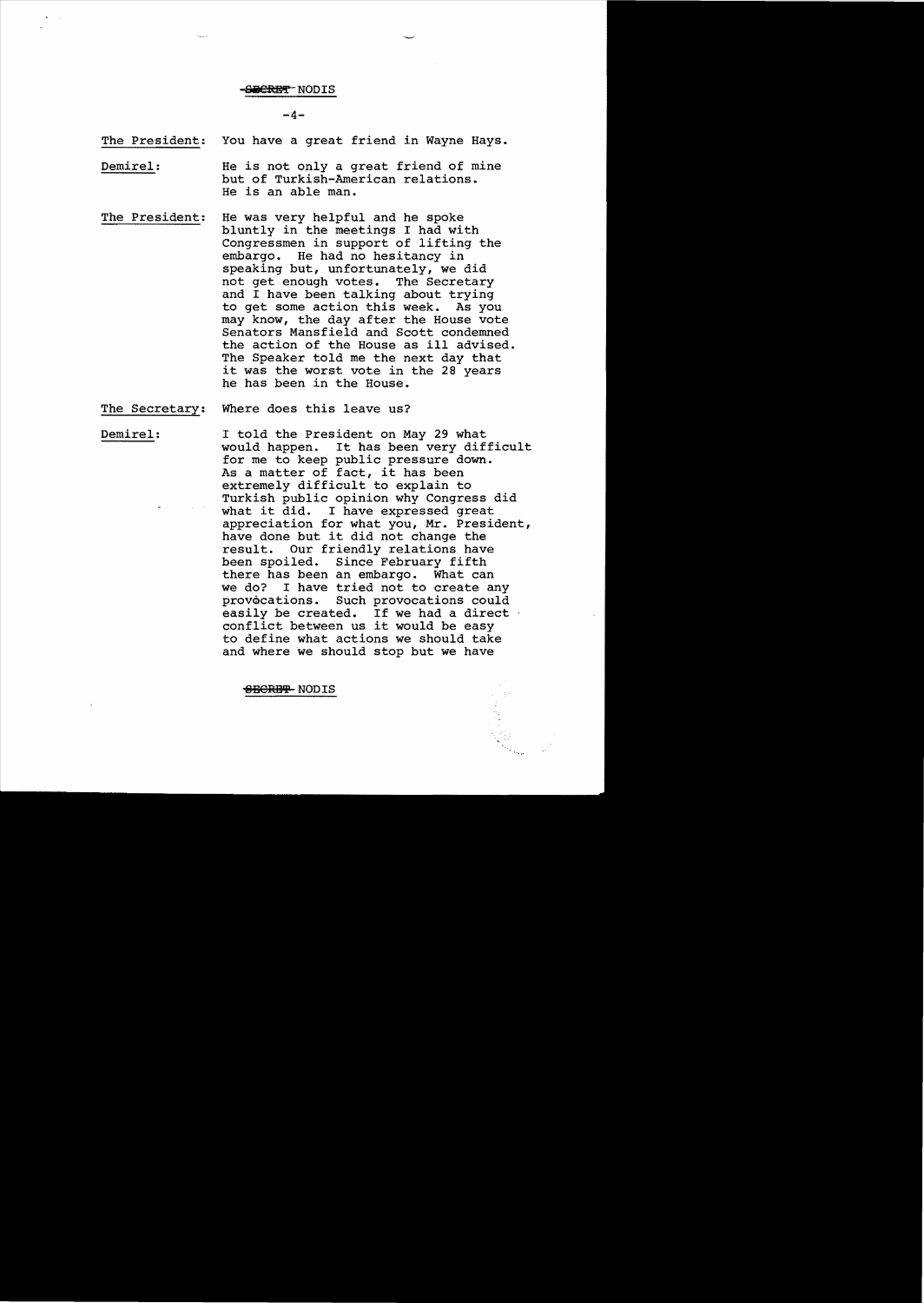#### $-5-$

no such conflict. Turk/Greek relations are sensitive. If there had been trouble over the last 30 years between us (US/Turkey) it would be easier to explain. always told my people that the U.S. is a friend. Our foreign policy has been based on friendship with the United States. We have no direct<br>conflict. But if there are no sp But if there are no spare parts and our armed forces are affected while Greece stays as it is, one day there will be a serious problem in Turk/Greek relations. For years you have supplied arms to the Greeks but tor use against Turks. In this situation the Greeks could become more powerful and they might push us to do "this or that." We all wish that something could be done.

The President: You have been very helpful in maintaining a moderate and cooperative attitude.

Demirel: This was not easy.

- The President: If there is to be blame I would put it on the intransigence of a very vocal group of Greek-American citizens who are extremely ill advised. seem to get through to them that this embargo is of no help to Cyprus, nor to Greece, nor to Greek-Turkish relations, and it weakens NATO and our own national security. There is nothing good that flows from the embargo.
- Elekdag: If I may, Mr. Prime Minister, I would like to repeat what you said that our relations with the U.S. are like an unrequited love affair.

I.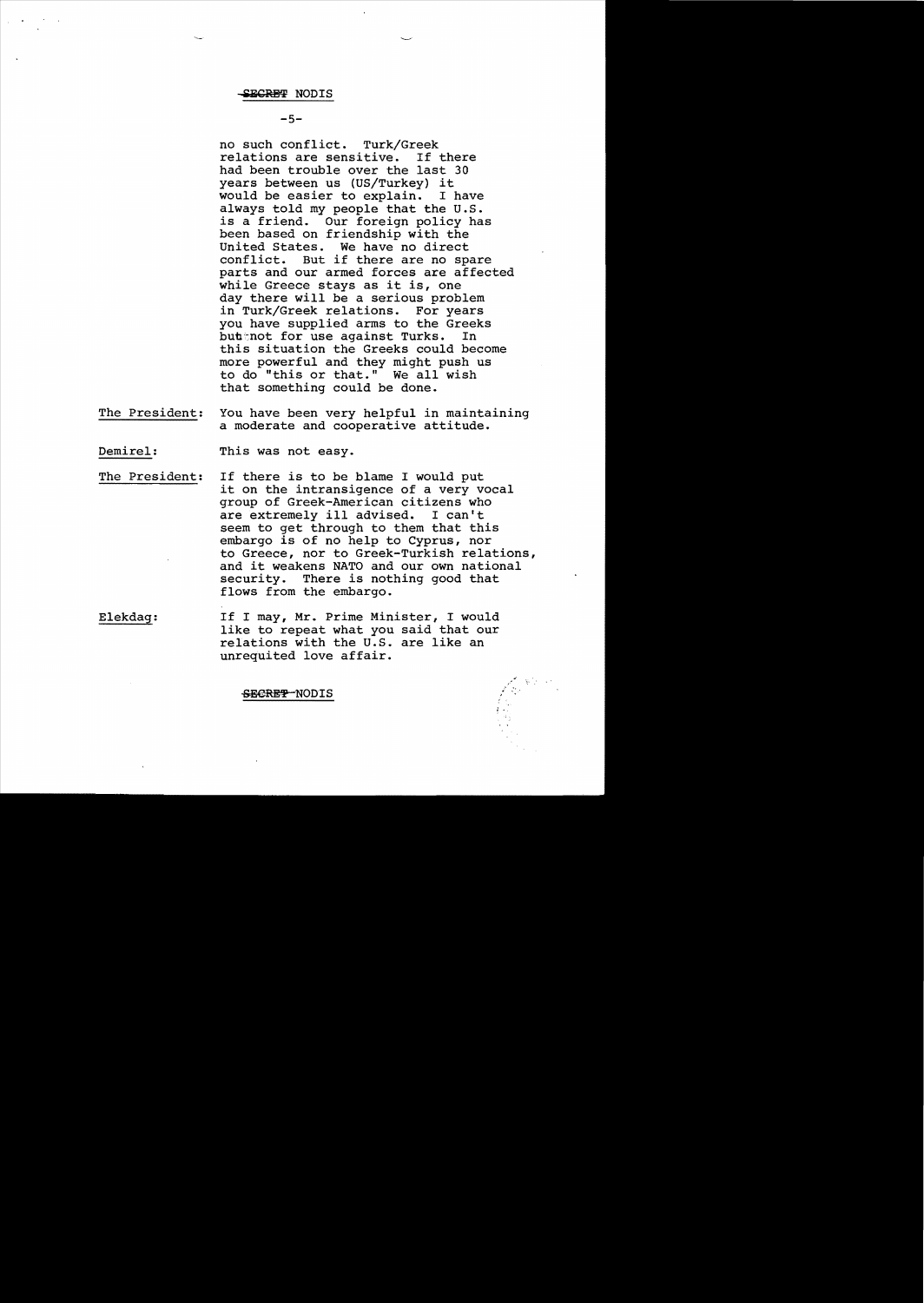$-6-$ 

- The Secretary: We have been accused of having too much love for Turkey.
- Demirel: What is the purpose?
- The Secretary: This is the single most senseless act I haveeseen in my years in Washington.
- The President: That is true of the 28 years I have been in Washington.
- Demirel: If this somehow would save Greece but it won't. If it could help Cyprus, but it won't. If the  $U.S.$ wants to see Turks and Greeks live together peacefully, it is not helping by this action. Our policy has never been hostile to Greece. We want friendly relations. We both need to do other things and spend our resources<br>elsewhere. Inwant to devote my attention Imwant to devote my attention<br>Dopment of my country. Turkey: to the development of my country. is the only country in this area that<br>is stable and a democracy. In Iran is stable and a democracy. you have a monarchy. In the Soviet Union and Bulgaria you have Communists. In Syria and Iraq you have Baathists. In Greece until "we brought Caramanlis to power"  $- --$
- The Secretary: That is what Wayne Hays said in our meeting.
- Demirel: We are trying to bring democracy to our people. From Japan to Turkey there was only India but it no longer looks very democratic.
- The President: What do you think will happen to Papadopoulos?

SEGRE<del>T</del> NODIS

 $\sqrt{\frac{2}{3}}$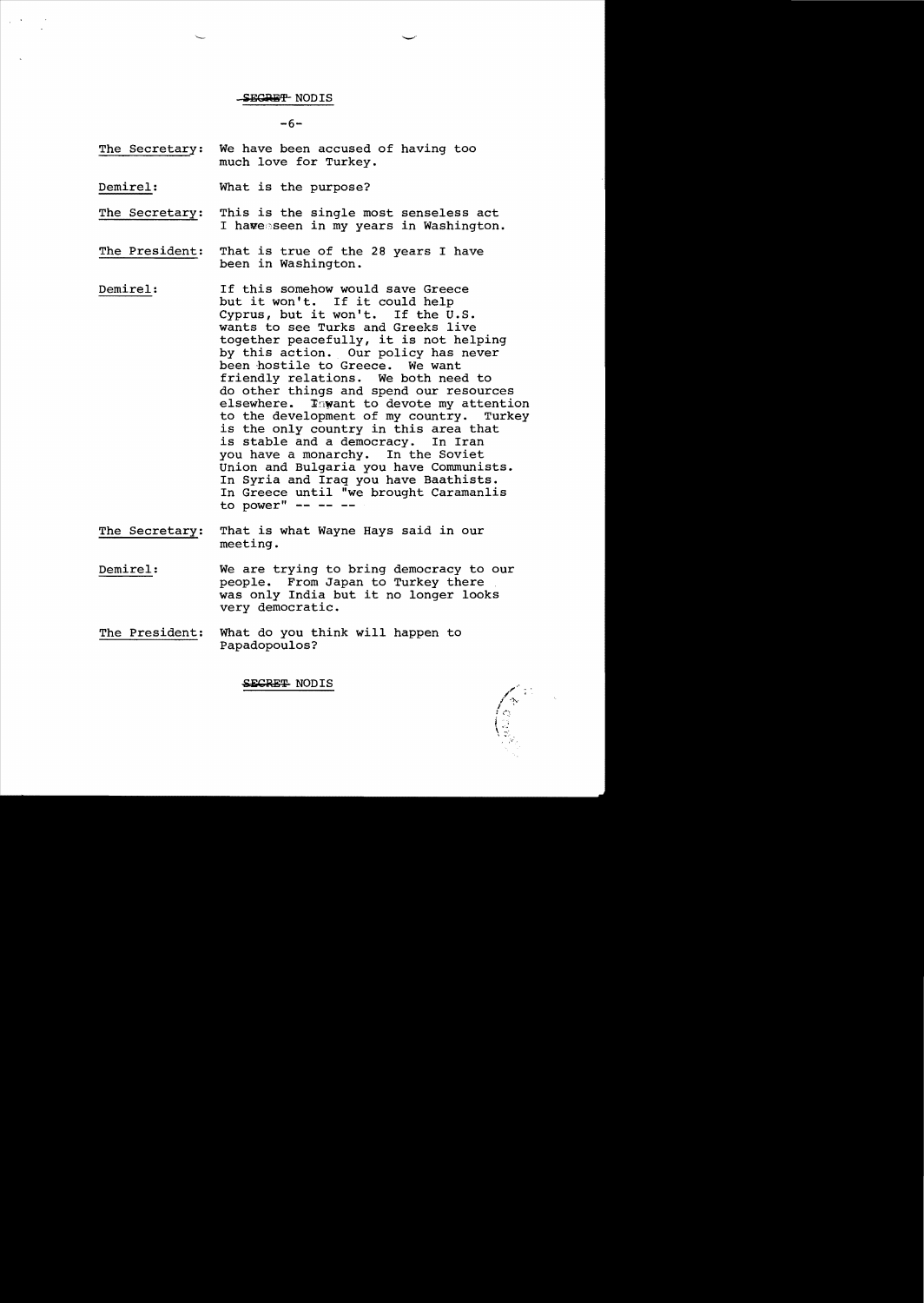$-7-$ 

- Demirel: I don't know why Caramanlis decided to bring them to Court.
- The President: Do you think he will send them into exile?
- Demirel: Caramanlis probably cannot let them go free but he will neutralize them.

The Secretary: On some island?

- Demirel: They have 3,000 islands and they want Cyprus too.
- The President: I have a report in this morning that the Senate will try to attach a lifting of the embargo to another<br>bill. If this happens we might be If this happens we might be able to get the same bill over to<br>the House tomorrow. We are working the House tomorrow. on this very hard today and we are trying to make sure that we have the<br>additional necessary votes. Henry, additional necessary votes. why don't you explain the problem with Rangel?
- The Secretary! Charlie Rangel is a black Congressman who is very interested in seeing that progress is made on the opium problem. We understand that you might be thinking of setting up a unit to coordinate your<br>drug control problem. If we could drug control problem. write a letter that sets out what you intend to do it would help us with Rangel and he says that he could probably<br>get another ten votes for us. I want get another ten votes for us. you to understand, however, that we appreciate very much what you have already done on this problem.
- Demirel: Yes. This year we took very strict measures which I think will be effective.

**"Sli:CRE'P** NODIS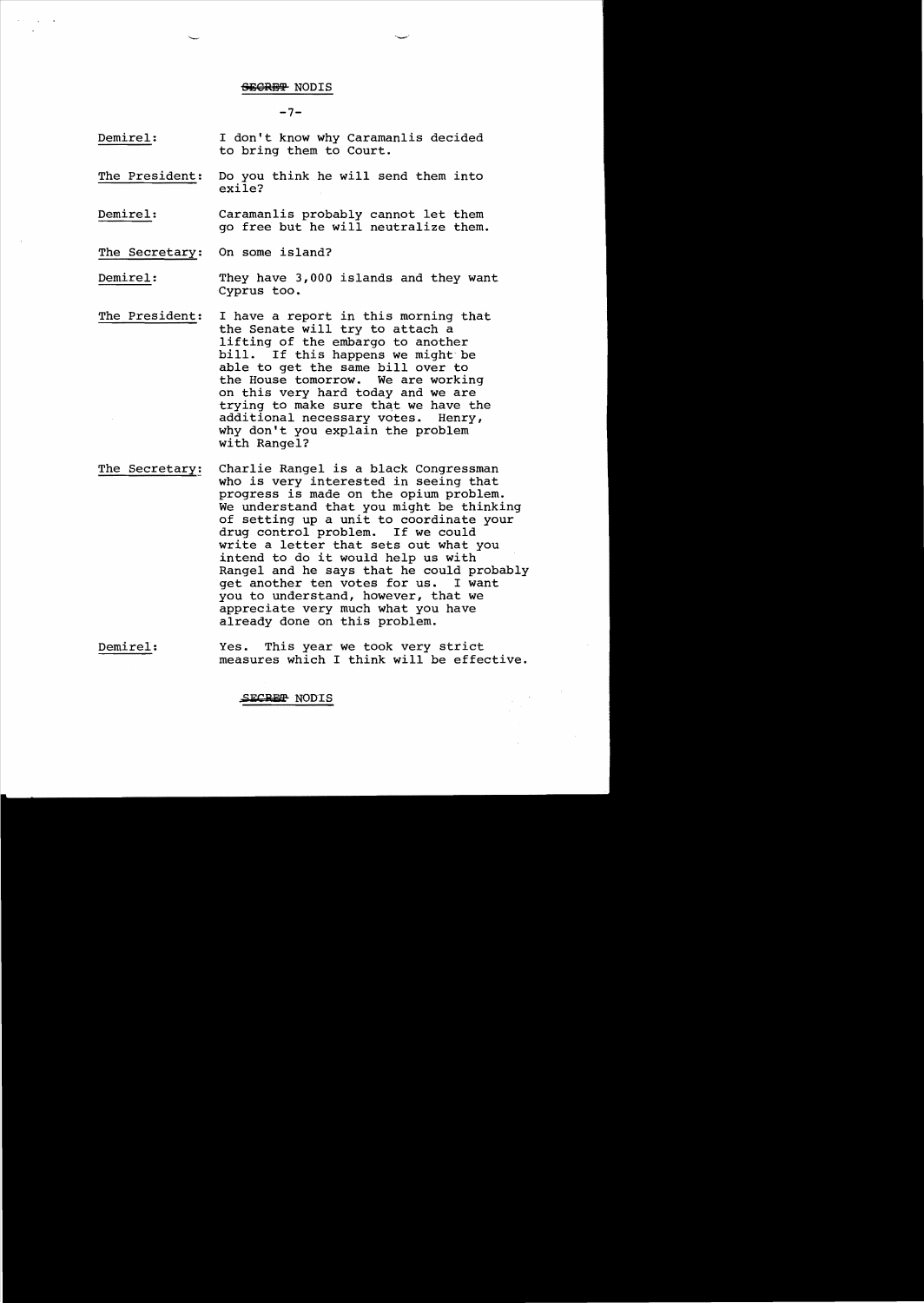#### $-8-$

Last year we decided to allow the growing of poppies in seven provinces on about 100,000 hectares. Only about<br>80.000 were actually planted. We have 80,000 were actually planted. very heavy control by police in the<br>area. Every field has been checked Every field has been checked. If more was planted than we had licensed them, we destroyed that part of the field and withdrew the license. Actually in Anatolia they do not measure their land in hectares but in a local measure which is the equivalent of a thousand square meters and, therefore, we had to measure every field and there<br>were many complaints. We have also were many complaints. checked every poppy head to be sure that no incisions were made before the<br>plant was harvested. The Government plant was harvested. buys all the plants and we paid 20 Lira which is a very attractive price. It amounts to about 1,000 Lira per hectare to the farmer and we think the program will be very successful. We don't like to be charged with poisoning your youth like many people have been saying. We only produce 200 tons while India produces a thousand tons. We will take the harvest of the whole plants and ship them abroad because we have no factory yet to extract the opium. Next year we hope to have such a factory.

The Secretary: We could write a letter saying this and that yourpromise to continue your efforts. What about this coordinating unit?

Demirel: There is a unit already in the Government.

The President: Could we say something positive about it?

## SEGREEL NODIS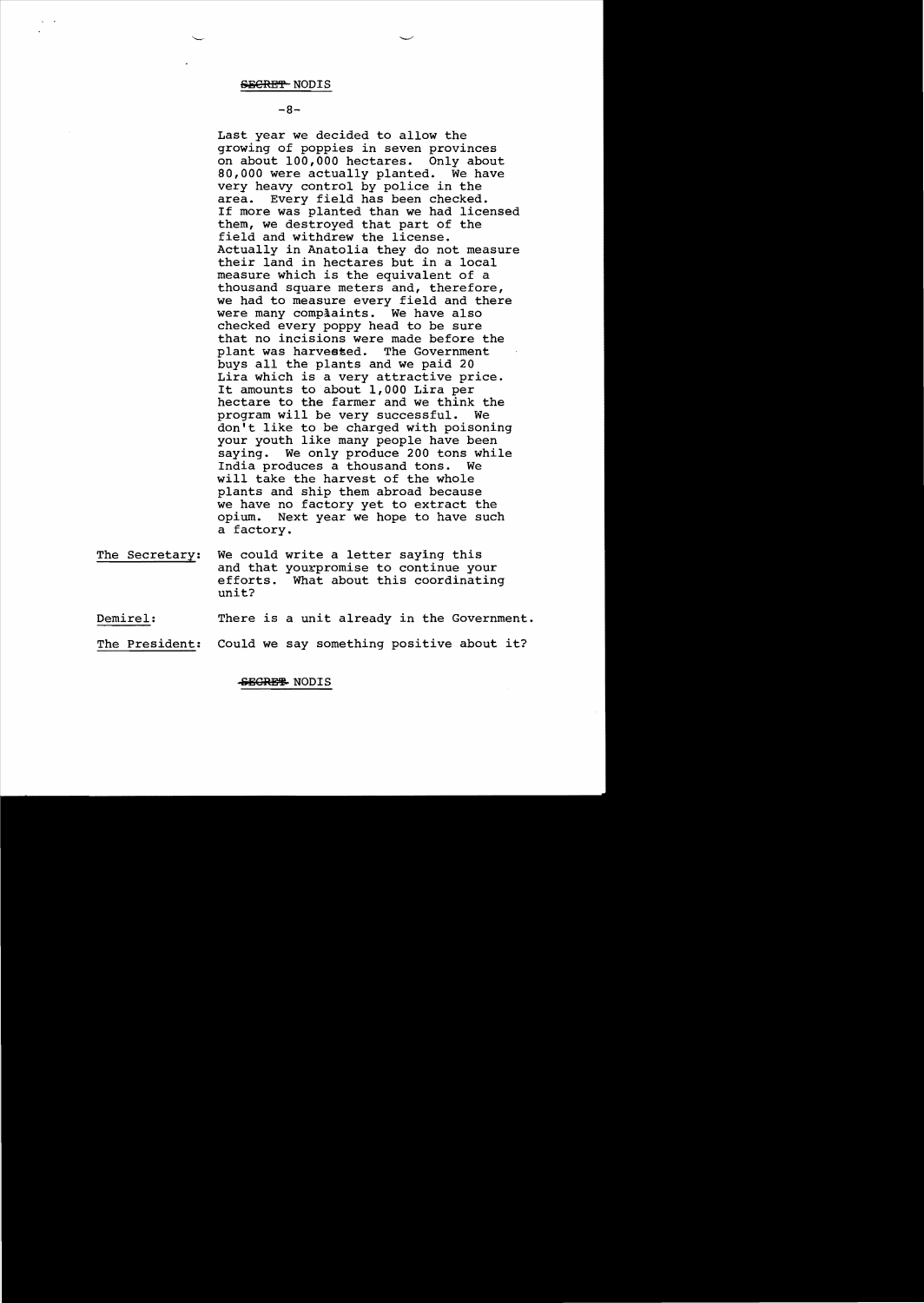#### SE<del>CRET</del> NODIS

#### -9

Demirel: I have taken this matter up three or four times in my Cabinet to make sure that the Ministers understood the policy. This is something very important for us.

-'

- The President: We could say that your Cabinet Committee has been working on this problem and that it has been very helpful.
- Demirel: All of the plants used to be bought by the Department of Commerce but I have now put all of this problem in the hands of the Minister of Agriculture and this has been announced. He controls and purchases all of the harveas and I can assure you that we will do everything that is necessary -- just the best we can -- as we had promised.
- The Secretary: We could say that we talked about this problem and sending a letter to Rangel about it.
- Demirel: I feel that this is a very strong duty that I have.
- The President: Isn't there a UN group that has approved his plan? We could say that to Rangel and, in fact, I could call him on the telephone today. I could also tell him that you have put this in the hands of your Minister of Agriculture.
- Demirel: We have been advised by the UN and helped by them to pay a good price to the farmers. Many people suggested ten years ago that it was not a good idea to pressure one country but that we should use international controls.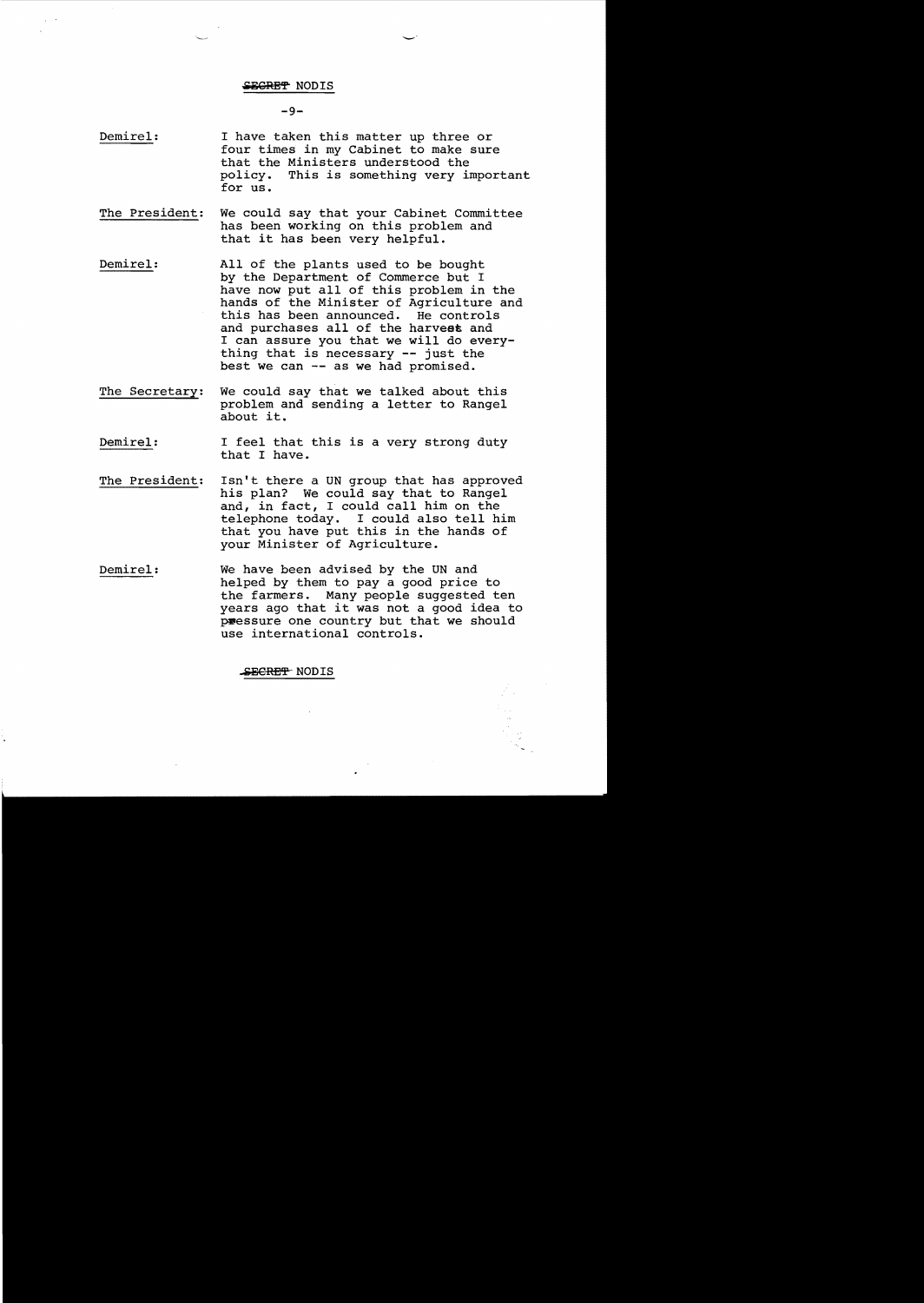$-10-$ 

The President: After all, India is allowed to grow poppies.

- Demirel: The area where poppies are grown is in the central part of our country. It used to include 20 provinces, four<br>of them are around one place. We do of them are around one place. not want to poison your youth and I can tell you that the action I took<br>lost votes for me. I felt that prolost votes for me. hibition is wrong because it cannot be controlled and it will not work but I think our system will work.
- The President: I think you are right about control rather than prohibition.
- The Secretary: We actually need more opiates for medicinal purposes.
- Demirel: We have more than a thousand people who are controlling this system.
- The Secretary: We should put that effort in our letter. They have now shifted to the process which involves cutting the whole plant and shipping it off to be processed rather than allowing the farmers to draw the opium gum out of the poppy<br>head in the field. It was that opium head in the field. gum that used to find its way into illicit traffic that went through Marseilles on its way to New York and other centers in the States. We think this new process should control that traffic.
- Demirel: The farmers used to cut a line around the poppy heads while it was still green and they allowed the milk to run and they would collect it. Now we allow no cutting by the farmers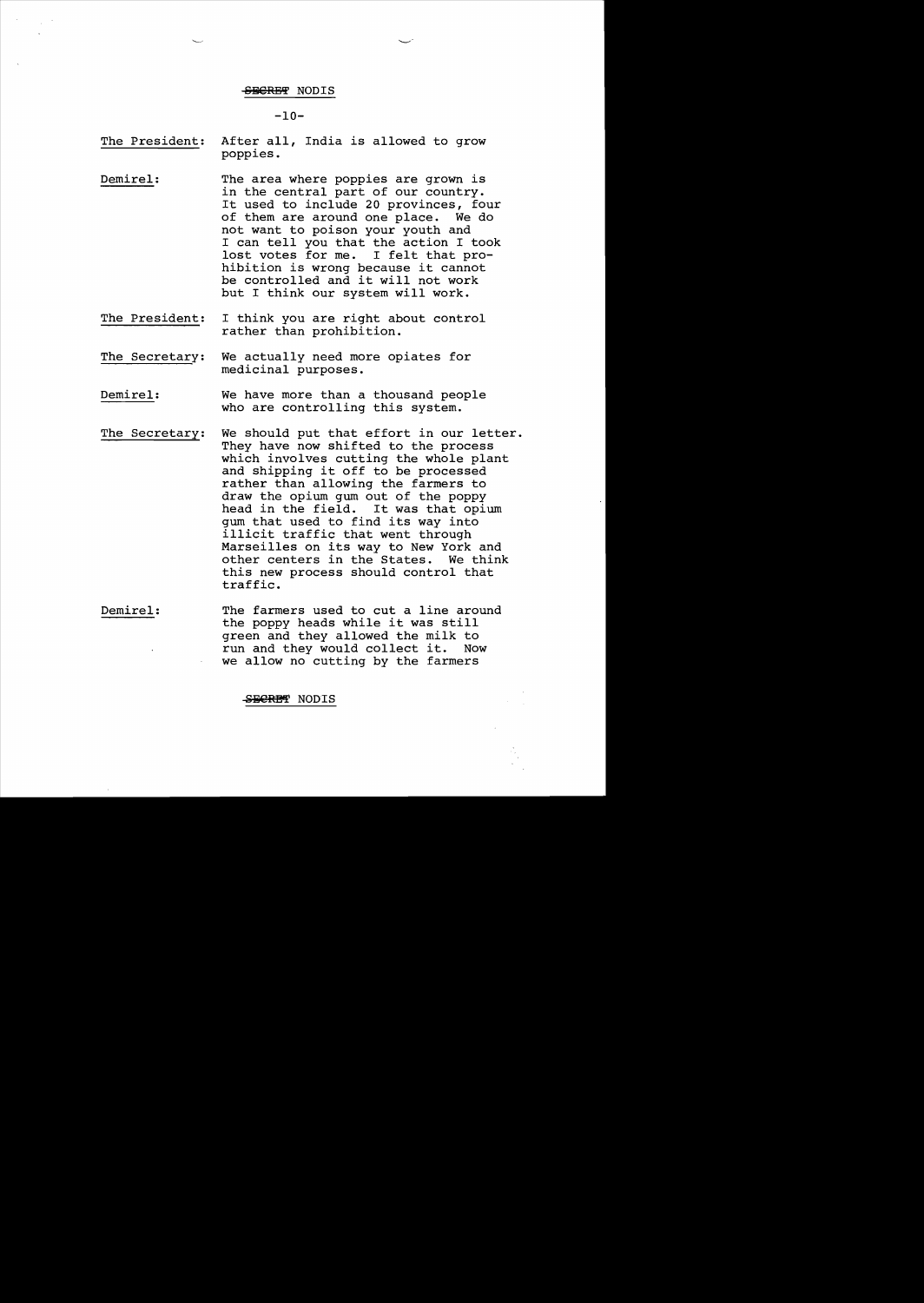## $-11-$

but the farmers are permitted to keep the poppy seeds while we take the rest of the plant which contains raw opium. This must be processed in a factory and then made into medicine. Next year we will keep it because we will have a factory but this year we will probably sell the straw to Holland where the only plant exists in Europe.

The President: You will be building a plant over the next year.

# The Secretary: You could call Rangel at lunch time.

Independent of that problem, can we discuss the Cyprus negotiations? After we had a talk with Caramanlis and I probably should not tell this to you but I definitely had the feeling that they want to settle this problem. The President was very tough--he said that we wanted their support to get aid to Turkey. Caramanlis said that he could control Makarios and that maybe the U.S. should put forward a proposal but we said we would not do But what kind of settlement can we obtain? Makarios and Caramanlis now accept a bizonal federation. Makarios is saying 25 percent for territory which is more than he has<br>ever said to us before. Now for your ever said to us before. own private information Caramanlis commented to us on the three problems first on refugees which depends on the eventual territorial settlement. On the second, on the power of the central government, he said that he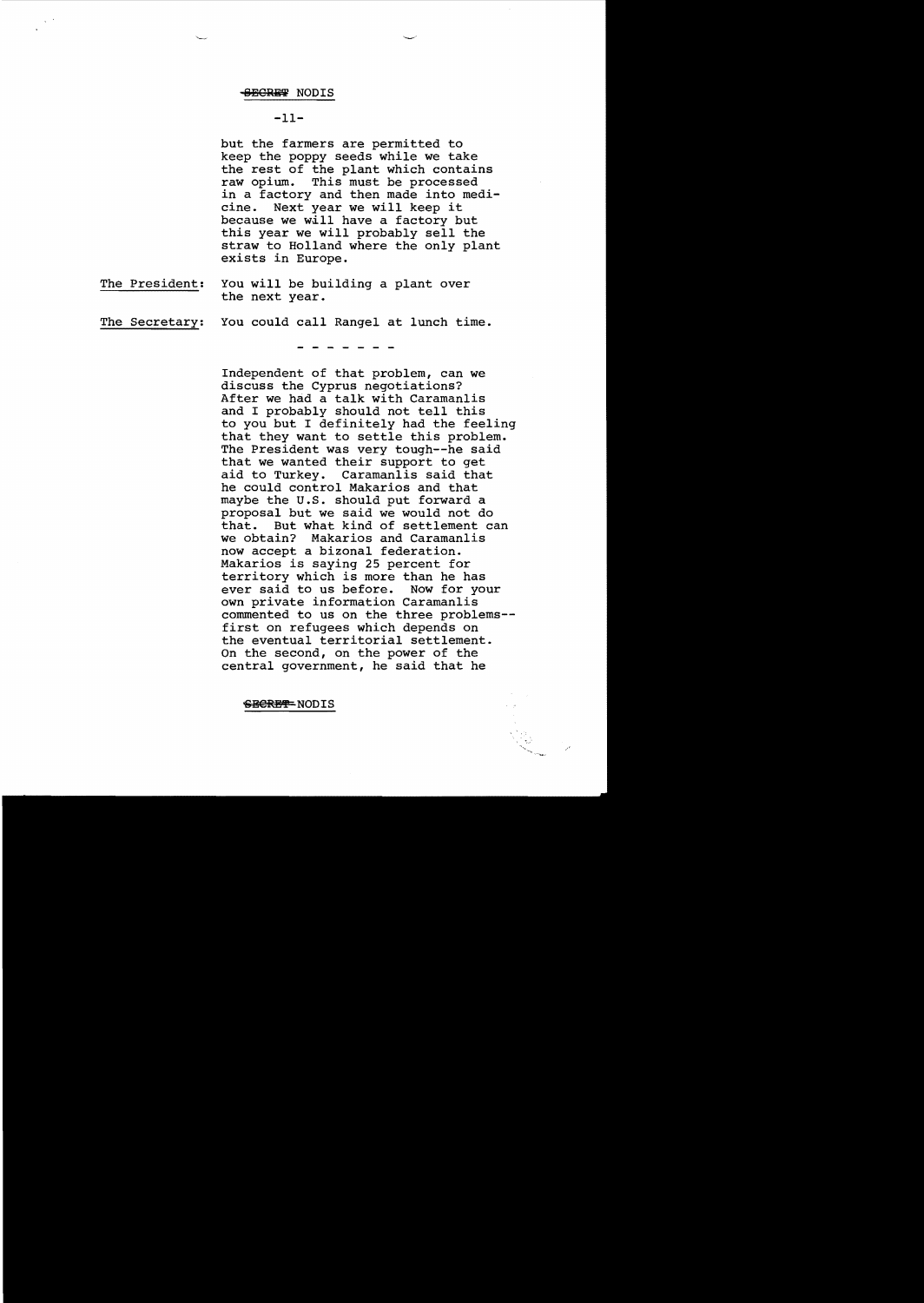$-12-$ 

would accept anything that Turkey pro-<br>posed. Third, on percentage of territ Third, on percentage of territory, he didn't give us any specific figure but he did say that if it is made too high, it would not be possible for him to live with it in Greece but he didn't<br>qive a fiqure. I think a neqotiation give a figure. I think a negotiation<br>could be attempted. It is in the sec It is in the security.<br>
You can achieve interests of everyone. everything you want, as we told you in March, if you can show some flexibility now.

Demirel: We will continue to do what we can and<br>do our best to find a solution. I told do our best to find a solution. I told<br>that to Waldheim yesterday. What is to that to Waldheim yesterday. happen now is that the dialogue between the communities should be maintained--if it is broken we will lose the chance for a settlement. There are three ways to<br>settle the problem of Cyprus. First. settle the problem of Cyprus. the island could be divided with Greeks<br>here and Turks there. Second, the island here and Turks there. could be divided and each part could be annexed, one by Greece and one by Turkey ...

The Secretary: Then you would get a left wing government in Greece.

Demirel: I am not discussing the merits of these proposals  $--$  or, the two states on the island could be independent and run their own affairs. The third possibility is a federation composed of two states. We didn't want the second alternative but if it is to be the third alternative, it cannot be as it was in the 1960's. There must be two separate self-governing states plus a federal government.

The Secretary: I think that the Greeks will accept this.

<del>SECRET-</del>NODIS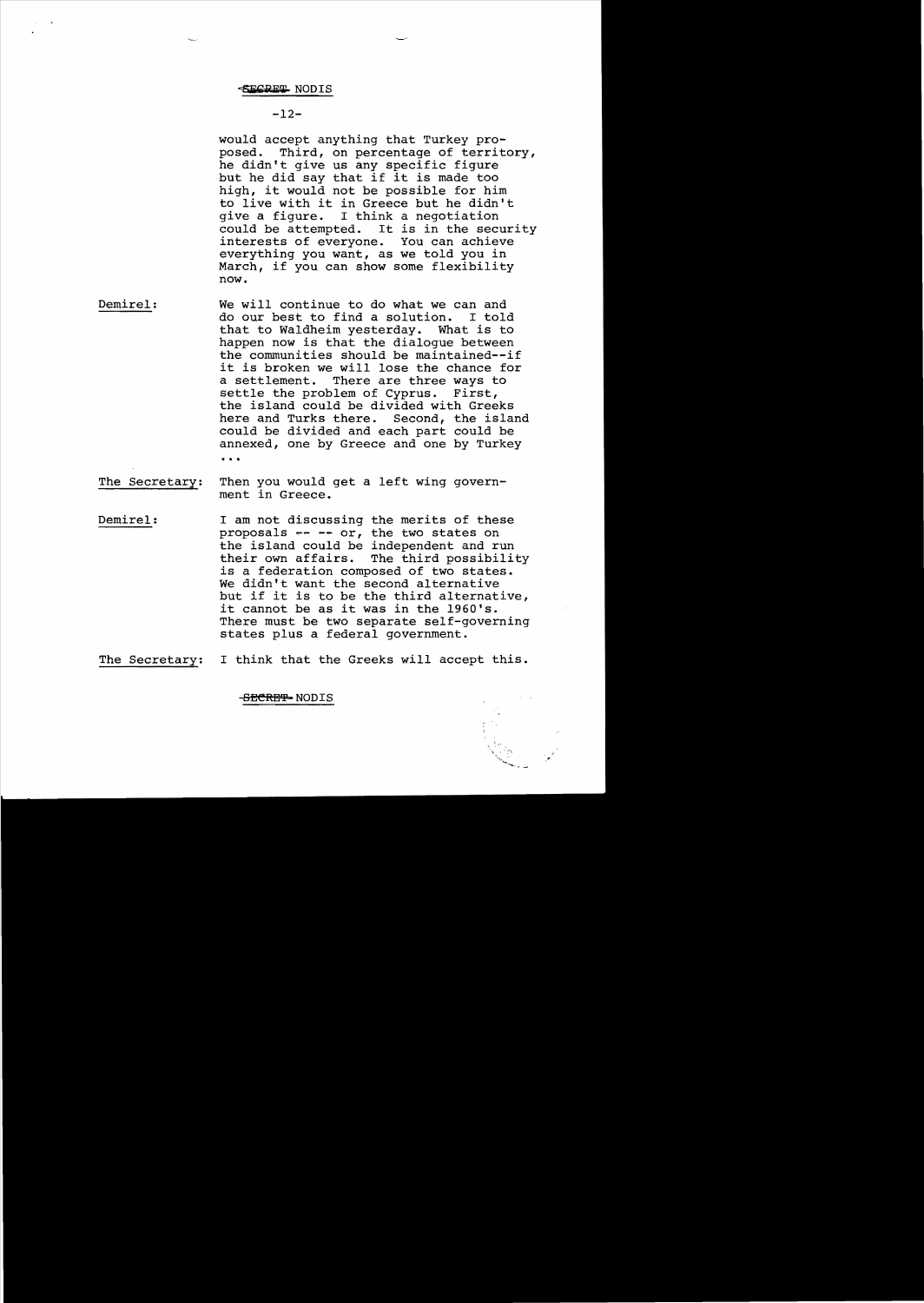#### **.lK'RBI!'** NODIS

 $-13-$ 

Demirel: You could start from the federal level and agree on the functions and organization of that government. That would beea good step. Then the two states could discuss other questions such as territory.

- The Secretary: Yes, but the Greeks argue that if they agree to the bizonal and the central government without reaching agreement on territory at the same time they are giving up an important point and that is not unreasonable. I am very impressed with the eagerness of Caramanlis to<br>settle this issue. The President t The President told Makarios that 25 percent *is* not enough. Our Greeks in the U.S. are talking of much less, like 14 percent (sic)  $/\overline{I}$ think the Secretary meant 18 percent/. As I said, I think you can get by negotiation all that you want now.
- Demirel: I talked to Caramanlis in May and we agreed to set up committees to study the problem.
- The Secretary: Suppose Congress should reverse its action this week and then suppose that<br>no progress is made. The President no progress is made. and I talked to more than 325 Congressmen and he would be in a rea‡ly difficult<br>position if no progress were made. Then position if no progress were made. in the fall we will be driven by the<br>Congress to take some action. This is Congress to take some action. a moral obligation.
- The President: My whole credibility *is* at stake. I have said that I spoke to you in Brussels and pledged to make a major effort to lift the embargo. I said that you had promised to make your best effort to achieve a settlement. They asked what the terms would be.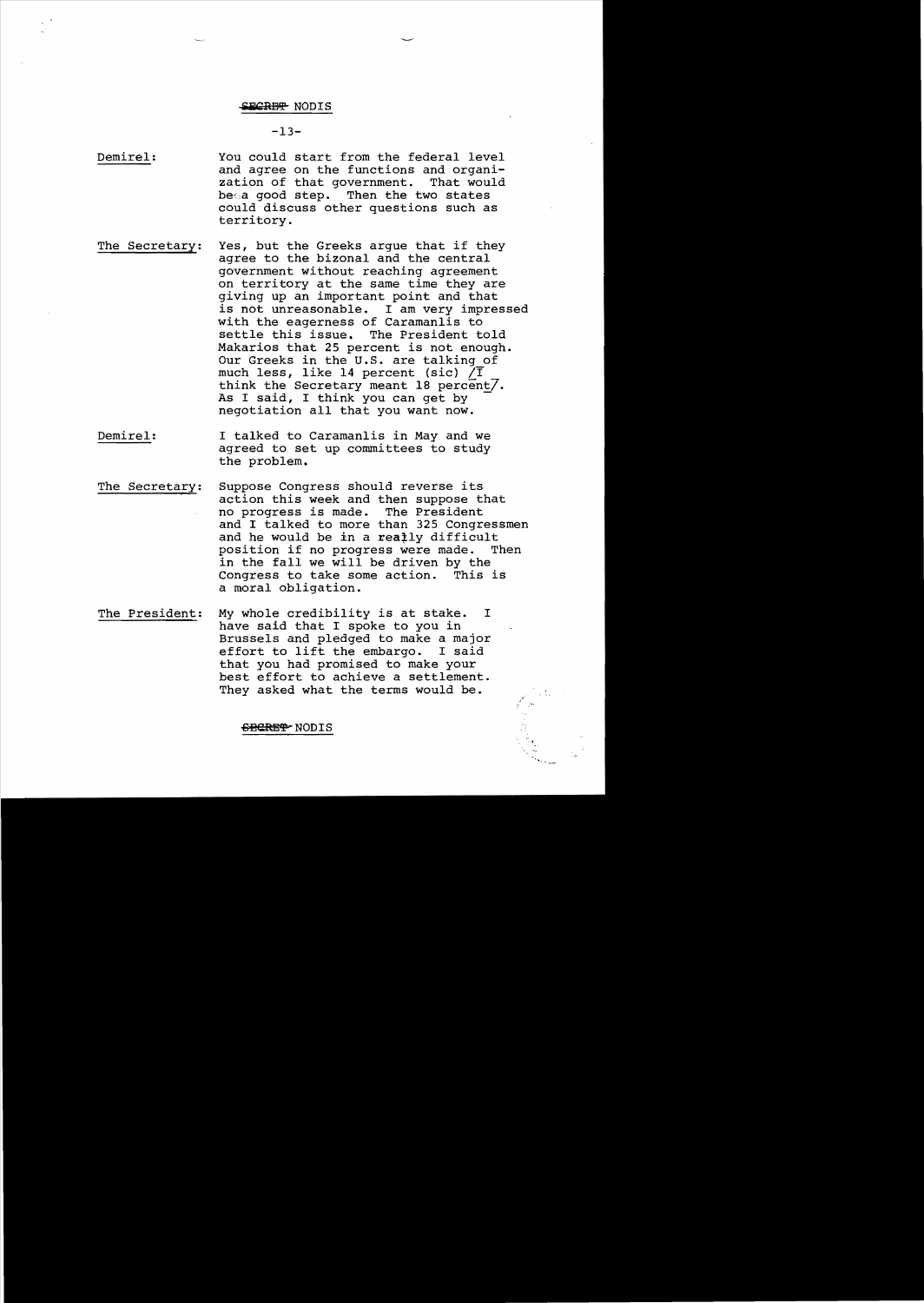## $-14-$

I told them it was not for us to state the terms but that I had faith that you, Mr. Prime Minister, would make a good effort.

- The Secretary: Caramanlis thinks there ought to be a Demirel/Ecevit government.
- Demirel: I can tell you that that will not happen. But this is not a matter of different opinions among parties. It is a very complicated case with a long 25-year history. The Congressional action handicaps a solution to the Cyprus problems and harms Turkish-American relations.
- The President: That is vitally important. We need good American-Turkish relations.
- Demirel: I think we can solve this problem but there are really three problems: there is Cyprus; there is the embargo; and US-Turkish relations. We could have some movement but we can't start with Cyprus. If nothing happens there will be many other problems.
- The President: The suggestion has been made that I exercise on my own a waiver which would permit me to grant \$50 million's worth of aid to Turkey. Frankly, I have resisted this proposition because I wanted the Congress to act. I can also tell you that there are technical legal arguments that I should not use the waaver. The waiver was put into the law four years ago and the embargo was passed subsequently. Therefore, some say that I am precluded from using the waiver but others say that it is all right. If I were to use the waiver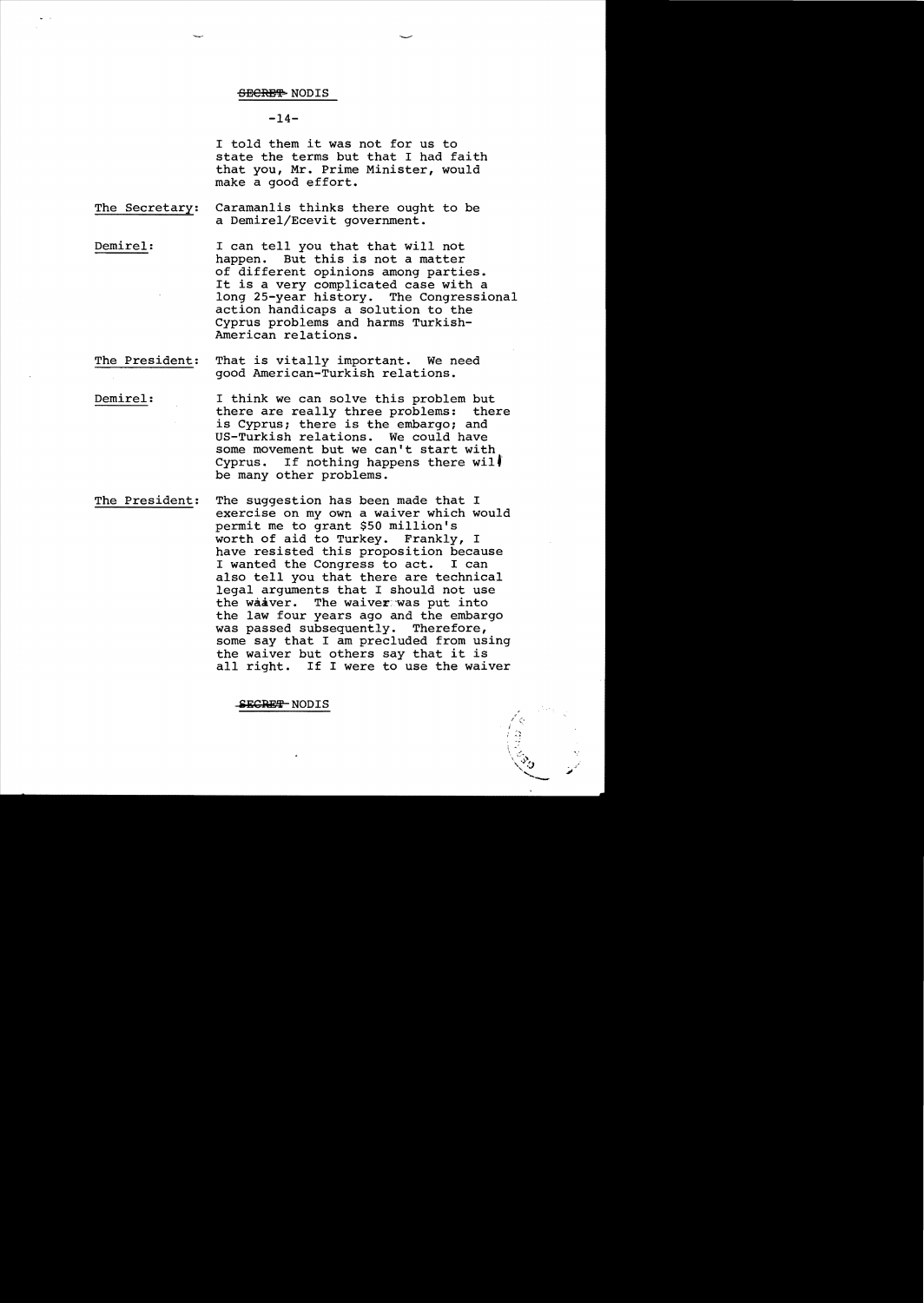#### **SECRE<del>T</del> NODIS**

**-15**

would it be helpful?

Demirel: We are not after getting something. This is not what we want.

- The President: But wouldn't this be an affirmative action and indicate that we want to have good American-Turkish relations which might undercut those who do not wish us to have them.
- Demirel: I am not saying whether you should use it or not. But I can say that we are not after grant aid. Our pride is hurt and we do not want to be given<br>aid. We want friendship. We know We want friendship. We know of your great efforts but the Congress is in doubt and it represents the people. If they are not friendly, my people will ask why.
- The President: I am just trying to find a solution.
- Demirel: The embargo means that you are hostile toward Turkey. We cannot even receive the planes we have paid for.
- Caglayangil: We are the only country in the world subject to an embargo.
- The Secretary: You are making all the President's arguments that he used in three breakfasts with several hundred Congressmen and in 50 odd telephone calls. We have achieved some improvement in the situation because we have moved from two thirds against us to only 17 votes.
- The President: I have put my arm around more political enemies in the last couple of weeks.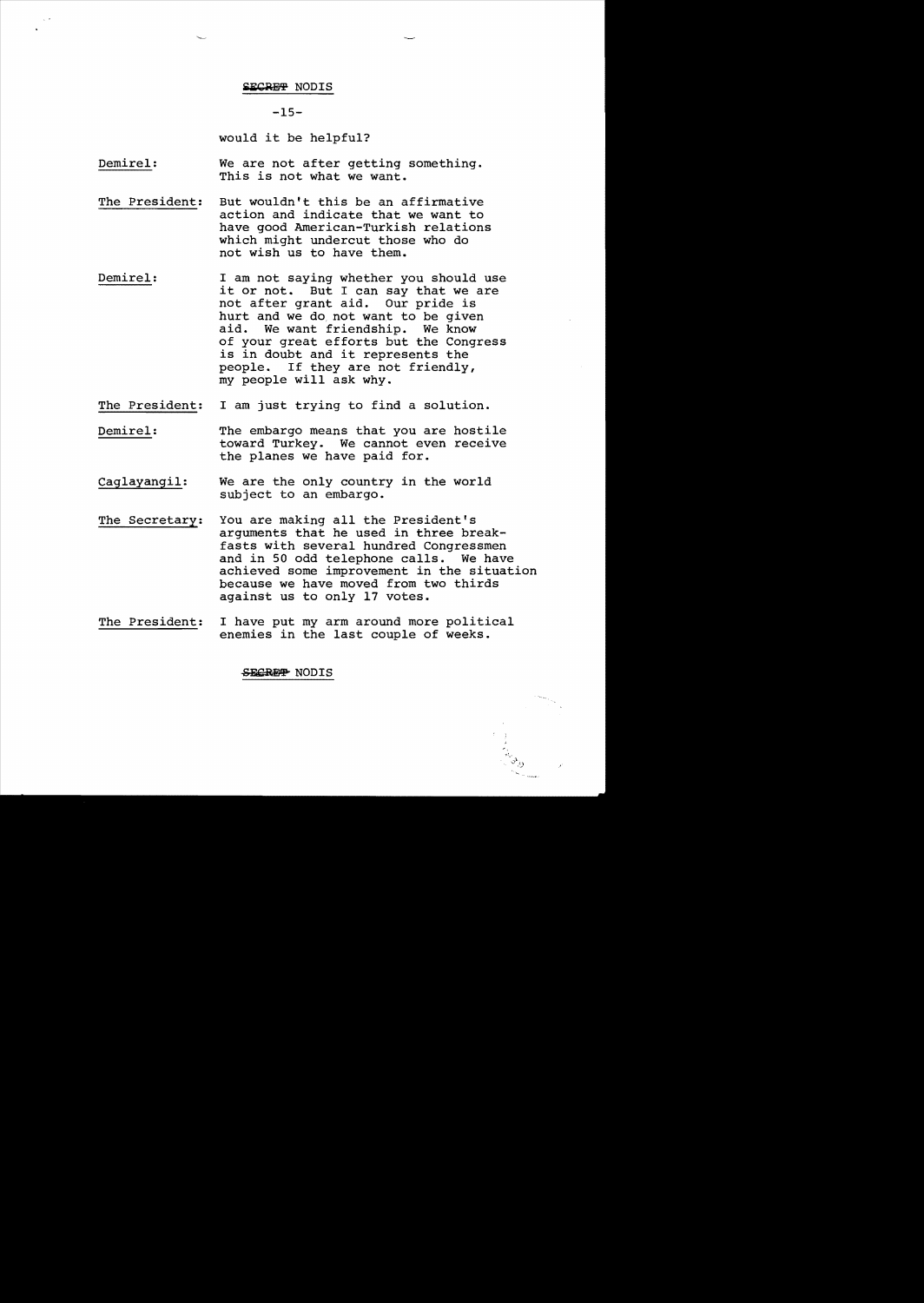# $-16-$

- Demire1: We all do that. I know of your great efforts, Mr. President, but the problem is beyond us. My people have a high honor. They are sensitive and they feel that if the love of a friend is lost, it can hurt and it could develop into hatred. We want your friendship not your aid. We cannot take aid from a hostile country.
- The President: But you have a friendly President.
- Demire1: We shouldn't be put in this position. We are not trying to get something.<br>We are only asking the question are we friends? If yes, then let's behave that way. How can I explain that friends have put an embargo on us? First we have the embargo, then we have the closing of the bases, and who knows what will come next.
- The President: I think we have had a very good discussion and I want to assure you that I will continue to do all that is possible and I will make a maximum effort to get this situation changed.
- Demire1: I am sure you have done your best to save our relationship.
- The Secretary: When you leave there will be newsmen<br>outside. I think we ought to agree I think we ought to agree on what each of us is going to say. You, Mr. Prime Minister, ought to make the point you have just made about friendship and also say that Turkey Then the President  $\frac{1}{2}$  ,  $\frac{2}{2}$  ,  $\frac{2}{2}$  ,  $\frac{2}{2}$ can say that he opposed the House action and will continue to try to get it reversed.

Camp 2